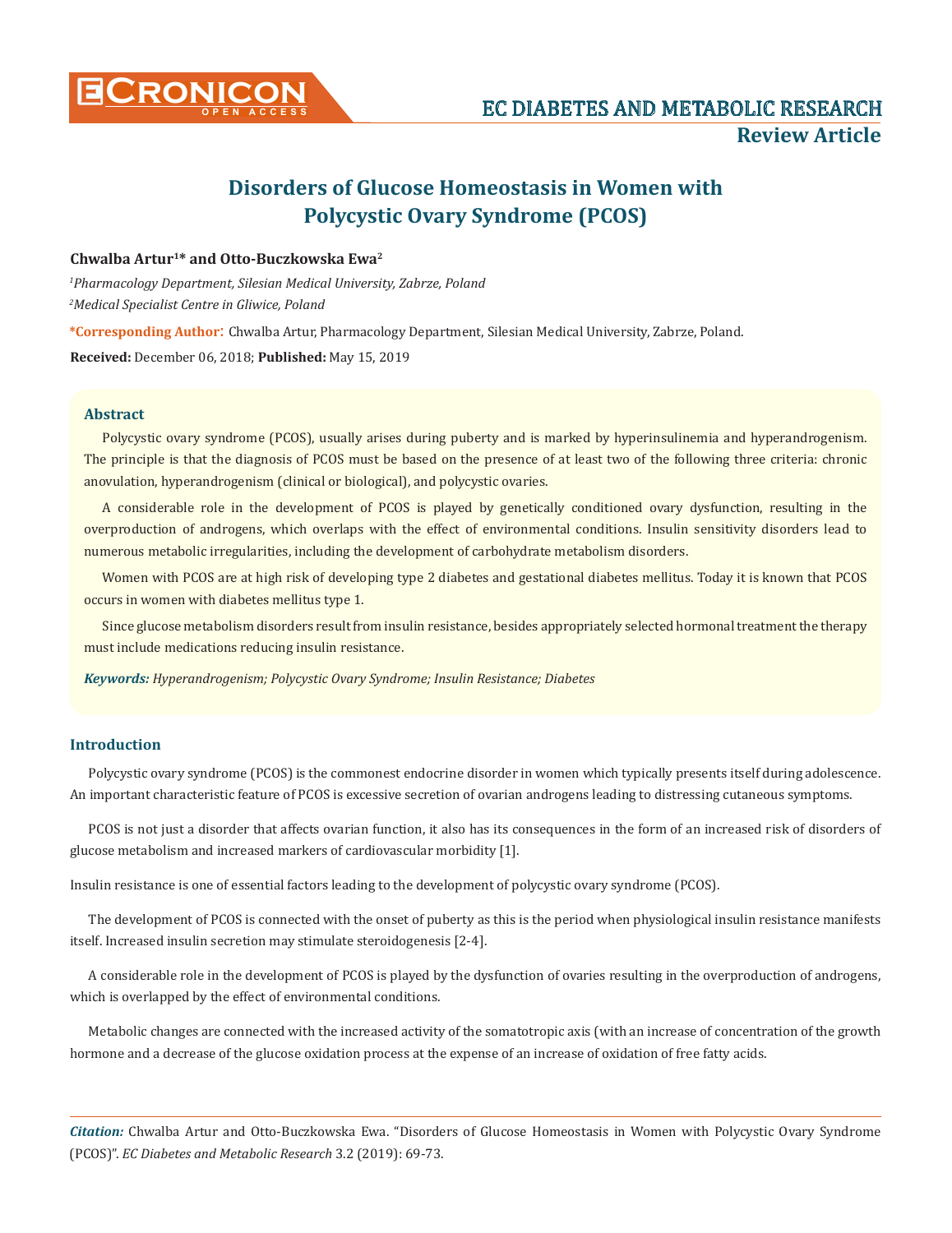Hyperinsulinemia also causes a reduction of the liver production of the sex hormone binding globulin (SHBG), which leads to an increase in concentration of biologically active androgen in blood serum.

Disorders in terms of sensitivity to the effect of insulin lead to numerous metabolic disorders, including the development of carbohydrate metabolism disorders. The first reports on the co-occurrence of carbohydrate metabolism disorders and hyperandrogenism date back to the beginning of the  $20<sup>th</sup>$  century [5].

The occurrence of insulin resistance (IR) used to be associated with obesity. Today it is known that insulin resistance presents itself in lean patients, as well.

#### **Etiopathogenesis of PCOS**

Genetic and endocrine factors together with environmental influences play their role in the pathogenesis of PCOS [6]. The model of inheritance of PCOS has not been defined yet. Most authors define PCOS as a polygenic pathology. The main candidate genes are those encoding the regulation and effects of androgens. Other candidate genes are those encoding factors involved in insulin metabolism.

Research on the determination of genetic conditions of the development of PCOS is in progress [7,8].

Recently presented studies have shown that increased serum chemerin in PCOS women with or without obesity suggest that chemerin may be involved in the development of the pathogenesis of PCOS [9]. Chemerin is a newly discovered adipokine involved in inflammation, adipogenesis, angiogenesis and energy metabolism. In humans, local and circulating levels of chemerin are positively correlated with BMI and obesity-related biomarkers [28].

#### **Abnormal glucose metabolism in PCOS**

PCOS is mainly an androgen excess disorder, insulin resistance, and compensatory endogenous hyperinsulinemia. Women with PCOS are at high risk of the development of type 2 diabetes and gestational diabetes mellitus [10,11]. As follows from the observation of women with PCOS, they also develop abnormal glucose metabolism at a younger age and may demonstrate a more rapid conversion from impaired glucose tolerance (IGT) to type 2 diabetes. Studies have shown that both obese and lean women with PCOS have some degree of insulin resistance. Insulin resistance is implicated in the ovulatory dysfunction of PCOS by disrupting the hypothalamic-pituitary-ovarian axis. Given the association with insulin resistance, all women with PCOS require evaluation in terms of the risk of metabolic syndrome (MetS) and its components, including type 2 diabetes, hypertension, hyperlipidemia. It is believed that obese women with PCOS have an increased risk of MetS [12].

Insulin resistance is compensated by an increase in insulin secretion by pancreatic β cells When the response of pancreatic cells decreases, the patient develops glucose intolerance or diabetes. Some studies have suggested that PCOS *per se* increases the risk of prediabetes and type 2 diabetes independent of BMI [13]. Other authors also confirm that women with PCOS are at higher risk of impaired glucose tolerance and undiagnosed diabetes [14].

#### **Diagnosis of glucose metabolism disorders in PCOS**

Data suggest that in patients with the family history of type 2 diabetes and a higher body mass index (BMI) the need for the baseline oral glucose tolerance test (OGTT) occurs every 1 to 2 years. In women with impaired glucose tolerance (IGT) tests should be carried out yearly [15]. Recently, Korean authors have presented an increase in insulin resistance (IR) in lean women with PCOS showing normal glucose tolerance levels [16]. The authors concluded that IR should be evaluated in all women with PCOS. Other authors are of a similar opinion - they believe that IR should be assessed in all PCOS women, both lean and overweight/obese (ov-ob) subjects [17,18]. Similar observations regarding girls were presented by American authors [19]. The authors stated that despite a normal BMI, multiple aspects of metabolism appear altered in normal-weight girls with PCOS.

*Citation:* Chwalba Artur and Otto-Buczkowska Ewa. "Disorders of Glucose Homeostasis in Women with Polycystic Ovary Syndrome (PCOS)". *EC Diabetes and Metabolic Research* 3.2 (2019): 69-73.

70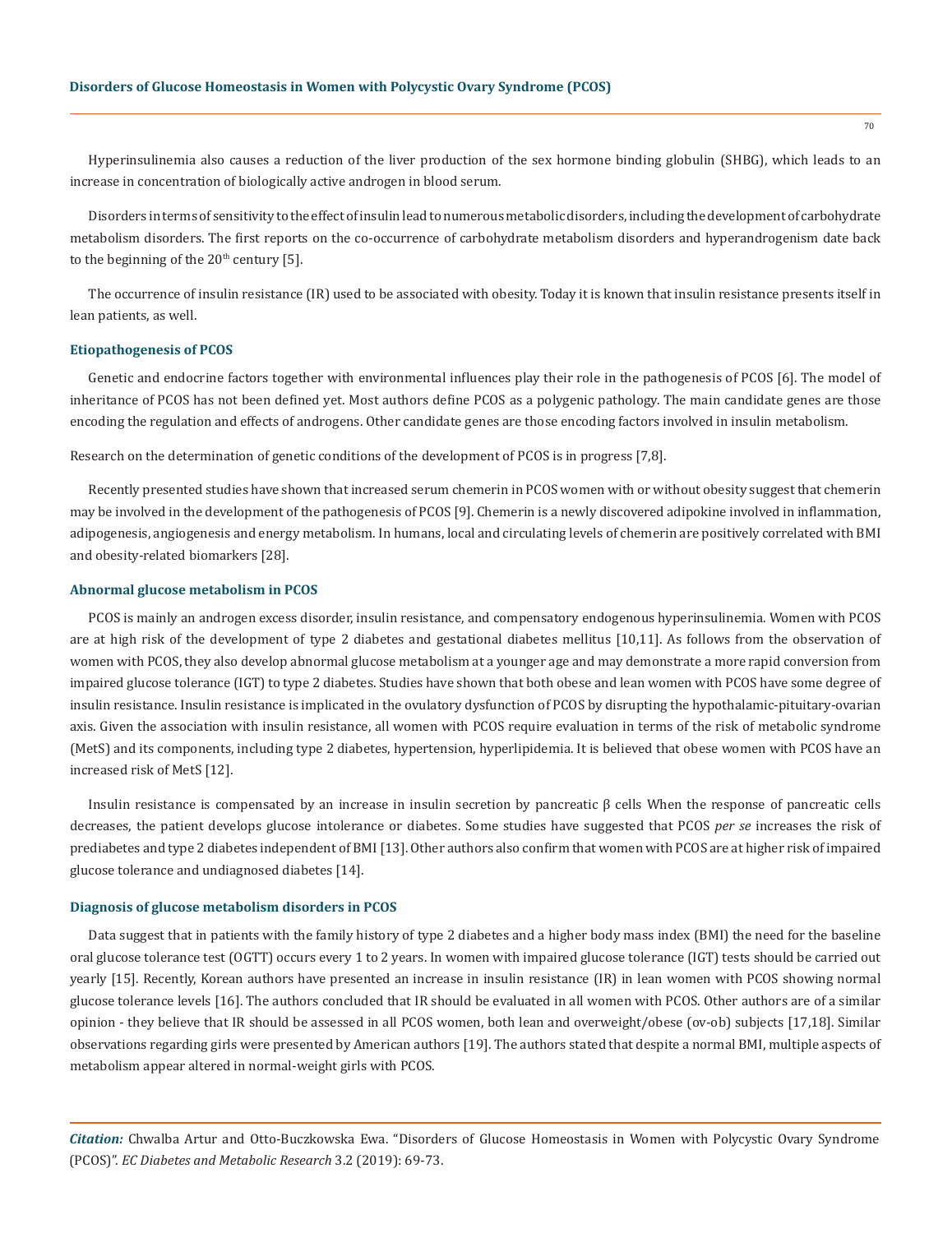Currently, PCOS is known to occur also in women with diabetes mellitus type 1 [20,21].

The link between PCOS and Type 1 diabetes mellitus is believed to implicate supraphysiological concentrations of insulin within circulation. Exogenous hyperinsulinism could then contribute to the androgen excess in predisposed women. Therefore, screening tests for PCOS and for the androgen excess should be included in the current guidelines for the management of type 1 diabetes in women.

## **Therapeutic management**

Since one of the basic disorders in PCOS is insulin resistance and the co-existing hyperinsulinaemia, combating this phenomenon constitutes one of the fundamental goals in the treatment of polycystic ovary syndrome.

Improvement of the insulin sensitivity may produce several benefits in the treatment of PCOS. This leads to a decrease in the insulin and androgen levels and an improvement of co-existing metabolic disorders [22].

In treatment it is important to elicit lifestyle changes, such as dietary modification and exercise [23].

So as to reduce insulin resistance, pharmacotherapy is made use of, too. The drug of choice is metformin, but in obese patients orlistat, GLP1 agonists are used, as well [24].

A report has been issued recently on the beneficial effects of saxagliptin (dipeptidyl peptidase-4 inhibitor) and metformin on the glycemic control and the β-cell function in the new onset type 2 diabetes patients with PCOS [25].

An interesting report about the application of adjunctive therapies to the insulin treatment for the management of type 1 diabetes in pediatric patients has been communicated by Naciu and Pozzilli [26].

It seems that this solution may be considered for application in adolescent patients with type 1 diabetes, insulin resistance, and PCOS.

Wu., *et al.* suggested that the metformin and pioglitazone combination therapy demonstrated great efficacy in ameliorating PCOS through regulating the AMPK/PI3K/JNK (5'adenosine monophosphate-activated protein kinase/phosphoinositide-3 kinase/c-Jun N-terminal kinase) pathway [27].

# **Conclusions**

Although the aetiology of the syndrome is not completely understood yet, PCOS is considered a multifactorial disorder with various genetic, endocrine, and environmental abnormalities. Moreover, PCOS patients have a higher risk of metabolic and cardiovascular diseases and their related morbidity, if compared to the general population.

The choice of hormonal drugs depends on multiple factors and must be individually determined for each patient.

## **Bibliography**

- 1. [Franks S. "Polycystic ovary syndrome: not just a fertility problem".](https://www.ncbi.nlm.nih.gov/pubmed/26243702) *Women's Health* 11.4 (2015): 433-436.
- 2. Franks S. "Adult polycystic ovary syndrome begins in childhood". *[Best Practice and Research: Clinical Endocrinology and Metabolism](https://www.ncbi.nlm.nih.gov/pubmed/12064892)*  [16.2 \(2002\): 263-272.](https://www.ncbi.nlm.nih.gov/pubmed/12064892)
- 3. [Franks S. "Polycystic ovary syndrome in adolescents".](https://www.ncbi.nlm.nih.gov/pubmed/18458678) *International Journal of Obesity* 32.7 (2008): 1035-1041.
- 4. Otto-Buczkowska E., *et al*[. "Polycystic ovary syndrome \(PCOS\) and the accompanying disorders of glucose homeostasis among girls](https://www.ncbi.nlm.nih.gov/pubmed/30083660)  at the time of puberty". *[Pediatric Endocrinology, Diabetes and Metabolism](https://www.ncbi.nlm.nih.gov/pubmed/30083660)* 24.1 (2018): 40-44.

*Citation:* Chwalba Artur and Otto-Buczkowska Ewa. "Disorders of Glucose Homeostasis in Women with Polycystic Ovary Syndrome (PCOS)". *EC Diabetes and Metabolic Research* 3.2 (2019): 69-73.

71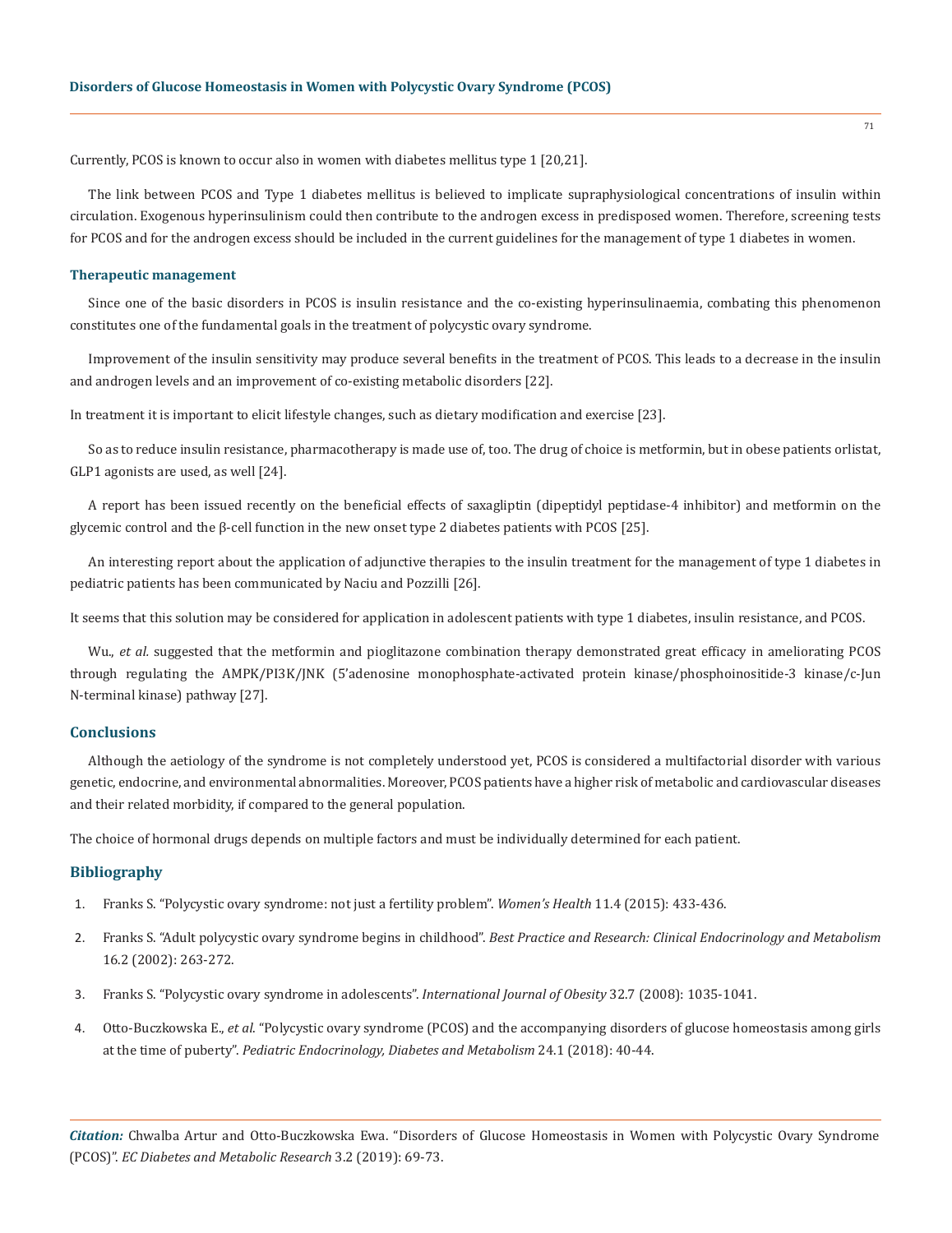- 5. [Billow BW and Altschul A. "Achard-Theirs syndrome adrenogenital syndrome in the adult female associated with diabetes, hirsutism](https://www.ncbi.nlm.nih.gov/pubmed/13270875)  and hypertension". *[Harlem Hospital Bulletin](https://www.ncbi.nlm.nih.gov/pubmed/13270875)* 8.3 (1955): 87-96.
- 6. De Leo V., *et al*[. "Genetic, hormonal and metabolic aspects of PCOS: an update".](https://www.ncbi.nlm.nih.gov/pmc/articles/PMC4947298/) *Reproductive Biology and Endocrinology* 14.1 (2016): [38.](https://www.ncbi.nlm.nih.gov/pmc/articles/PMC4947298/)
- 7. [Barber TM and Franks S. "Genetics of polycystic ovary syndrome".](https://www.ncbi.nlm.nih.gov/pubmed/24002403) *Frontiers of Hormone Research* 40 (2013): 28-39.
- 8. [Huang-Doran I and Franks S. "Genetic Rodent Models of Obesity-Associated Ovarian Dysfunction and Subfertility: Insights into Poly](https://www.ncbi.nlm.nih.gov/pmc/articles/PMC4894870/)cystic Ovary Syndrome". *[Frontiers in Endocrinology](https://www.ncbi.nlm.nih.gov/pmc/articles/PMC4894870/)* 7 (2016): 53.
- 9. Yang S., *et al*[. "Are serum chemerin levels different between obese and non-obese polycystic ovary syndrome women?"](https://www.ncbi.nlm.nih.gov/pubmed/26291816) *Gynecological Endocrinology* [32.1 \(2016\): 38-41.](https://www.ncbi.nlm.nih.gov/pubmed/26291816)
- 10. [Carreau AM and Baillargeon JP. "PCOS in adolescence and type 2 diabetes".](https://www.ncbi.nlm.nih.gov/pubmed/25398203) *Current Diabetes Reports* 15.1 (2015): 564.
- 11. Dumitrescu R., *et al*[. "The polycystic ovary syndrome: an update on metabolic and hormonal mechanisms".](https://www.ncbi.nlm.nih.gov/pubmed/25866568) *Journal of Medicine and Life* [8.2 \(2015\): 142-145.](https://www.ncbi.nlm.nih.gov/pubmed/25866568)
- 12. Couto Alves A., *et al*[. "Metabolic profiling of polycystic ovary syndrome reveals interactions with abdominal obesity".](https://www.ncbi.nlm.nih.gov/pubmed/28546543) *International Journal of Obesity* [41.9 \(2017\): 1331-1340.](https://www.ncbi.nlm.nih.gov/pubmed/28546543)
- 13. Joham AE., *et al*[. "Gestational diabetes and type 2 diabetes in reproductive-aged women with polycystic ovary syndrome".](https://www.ncbi.nlm.nih.gov/pubmed/24081730) *Journal of [Clinical Endocrinology and Metabolism](https://www.ncbi.nlm.nih.gov/pubmed/24081730)* 99.3 (2014): E447-E452.
- 14. Jamil AS., *et al*[. "A case-control observational study of insulin resistance and metabolic syndrome among the four phenotypes of](https://www.ncbi.nlm.nih.gov/pubmed/25595199)  [polycystic ovary syndrome based on Rotterdam criteria".](https://www.ncbi.nlm.nih.gov/pubmed/25595199) *Reproductive Health* 12 (2015): 7.
- 15. Goodman NF., *et al*[. "American association of clinical endocrinologists, American college of endocrinology, and androgen excess and](https://www.ncbi.nlm.nih.gov/pubmed/26642102)  [PCOS society disease state clinical review: guide to the best practices in the evaluation and treatment of polycystic ovary syndrome](https://www.ncbi.nlm.nih.gov/pubmed/26642102)  - part 2". *Endocrine Practice* [21.12 \(2015\): 1415-1426.](https://www.ncbi.nlm.nih.gov/pubmed/26642102)
- 16. Song DK., *et al*[. "Insulin resistance according to β-cell function in women with polycystic ovary syndrome and normal glucose toler](https://www.ncbi.nlm.nih.gov/pubmed/28542421)ance". *PLoS One* [12.5 \(2017\): e0178120.](https://www.ncbi.nlm.nih.gov/pubmed/28542421)
- 17. Morciano A., *et al*[. "Assessment of insulin resistance in lean women with polycystic ovary syndrome".](https://www.ncbi.nlm.nih.gov/pubmed/24825420) *Fertility and Sterility* 102.1 [\(2014\): 250-256.e3.](https://www.ncbi.nlm.nih.gov/pubmed/24825420)
- 18. Yang HY., *et al*[. "The correlation of plasma omentin-1 with insulin resistance in non-obese polycystic ovary syndrome".](https://www.ncbi.nlm.nih.gov/pubmed/26514948) *Annales d'Endocrinologie* [76.5 \(2015\): 620-627.](https://www.ncbi.nlm.nih.gov/pubmed/26514948)
- 19. Cree-Green M., *et al*[. "Insulin Resistance, Hyperinsulinemia, and Mitochondria Dysfunction in Nonobese Girls With Polycystic Ovar](https://www.ncbi.nlm.nih.gov/pubmed/29264544)ian Syndrome". *[Journal of the Endocrine Society](https://www.ncbi.nlm.nih.gov/pubmed/29264544)* 1.7 (2017): 931-944.
- 20. [Barber TM and Franks S. "The link between polycystic ovary syndrome and both Type 1 and Type 2 diabetes mellitus: what do we](https://www.ncbi.nlm.nih.gov/pubmed/22375718)  know today?" *Women's Health* [8.2 \(2012\): 147-154.](https://www.ncbi.nlm.nih.gov/pubmed/22375718)
- 21. [Escobar-Morreale HF and Roldán-Martín MB. "Type 1 Diabetes and Polycystic Ovary Syndrome: Systematic Review and Meta-analy](https://www.ncbi.nlm.nih.gov/pubmed/27208367)sis". *Diabetes Care* [39.4 \(2016\): 639-648.](https://www.ncbi.nlm.nih.gov/pubmed/27208367)

*Citation:* Chwalba Artur and Otto-Buczkowska Ewa. "Disorders of Glucose Homeostasis in Women with Polycystic Ovary Syndrome (PCOS)". *EC Diabetes and Metabolic Research* 3.2 (2019): 69-73.

72